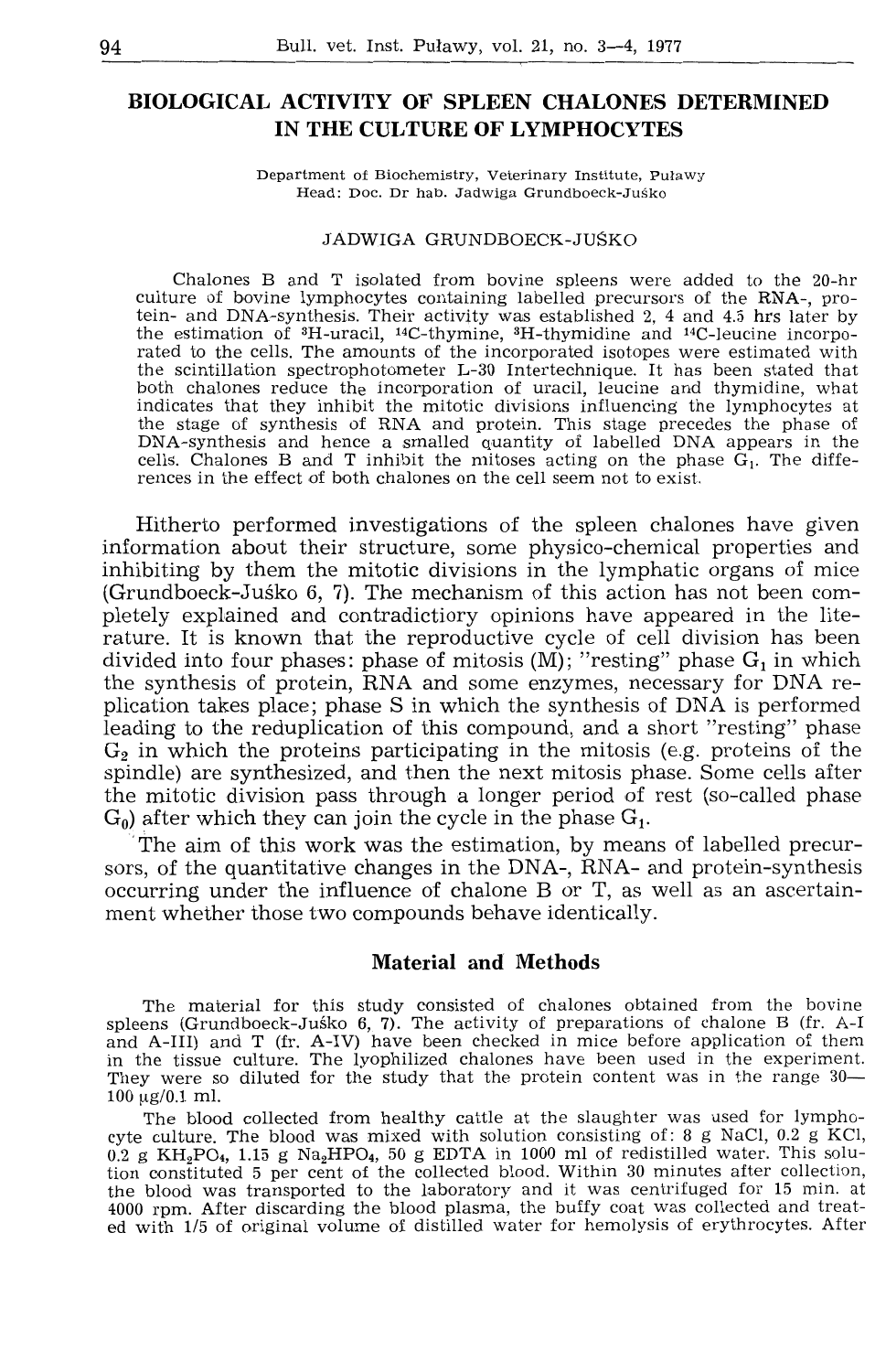30 sec., 1.7 per cent NaCl has been added, and the suspension was centrifuged again for 10 min. at 2000 rpm. The sediment was washed twice in PBS. Then the sediment was suspended in Parker's medium using  $1/80$  of the original volume. The leukocytes have been counted and diluted in the growth medium consisting of: 60 ml of Parker's medium, 20 ml of calf serum, 0.25 of phytohemagglutinin,  $\overline{0.75}$  ml of antibiotic solution (0.5 g of streptomycin, 50 000 units of penicillin in 50 ml of redistilled water). The original number of leukocytes in the culture was  $10 \times 10^6$  cells in 1 ml. Each Leighton's tube has been filled with 2.5 ml of culture suspension. Then, 50 µg of the synthesis precursor of DNA, protein or RNA, labelled with carbon or tritium, has been given to a tube. Thymine 14C has been applied in the first experiment, 14C-leucine in the second one,  ${}^{3}H$ -uracil in the third one, and  ${}^{3}H$ -thymidine in the fourth one. The isotopes were used in the following dilutions: thymine 3.75  $\mu$ Ci/ml, leucine 1.25 and 2.50  $\mu$ Ci/ml, uracil 50  $\mu$ Ci/ml and thymidine 25  $\mu$ Ci/ml of NaCl physiological solution. Volumes of 50 µl of these solutions were used for 2.5 ml of culture fluid. Some tubes without isotopes served as the control.

Leukocytes were cultivated for  $19-20$  hrs in  $37^{\circ}\text{C}$  and then some cultures were treated with chalone T and other with chalone B. Ten µg of colchicine in 0.1 ml of PBS or only 0.1 ml of PBS have been given to the control tubes. The protein content in the chalone preparations was within the range of  $30-160 \text{ µg}/0.1 \text{ ml}$ . The culture was maintained for further 2.4-4.5 hrs and then the tubes were chilled.

In the fourth experiment with 3H-thymidine, an additional variant has been applied in which the isotope and chalone were introduced to the leukocyte culture at the same time. The samples were refrigerated after 4.5 hrs and then they were utilized like in experiments with other isotopes.

Preparation of samples for the scintillation spectrophotometry.  $-2$ , 4 or 4.5 hrs after application of chalone, the cultures have been chilled in an ice bath. Then, analogical samples in groups of three were put together and centrifuged for 15 min. at 4000 rpm. The supernatant was discarded and the sediment was washed twice with PBS and centrifuged after each washing. Then, the remaining fluid was drained off from the tubes which were placed on the filter paper upside down, and then the sediment was suspended in  $0.5$  ml of PBS.  $100 \mu l$  of the suspension of each sample has been transferred on the filters of glass fibre paper Whatman GF/C, size  $1 \times 1$  cm. The filters were dried in a stream of hot air and placed in 20 **ml** of scirrtillation fluid containing 4 g PPO, 100 mg POPOP in 1 1 of toluen. The samples ready for use were placed in the scintillation spectrophotometer (SL-30 Intertechnique). Each sample was counted three times, 10 min. each time. The controls consisted of the filters by themselves, the filters with istotope without culture and the filters with

The remaining culture has been diluted with 3 ml of PBS, the leukocytes were counted in a Biirker chamber and the density of the suspension was estimated by means of a Coleman Junior colorimeter, diameter of tubes 1 cm, wave length 655 nm. The obtained figures were reduced to equivalents of  $1 \times 10^6$  cells and were presented in disintegrations per minute (dpm).

# **Results**

In the presented experimental scheme, it has been observed the inhibition of incorporation of the labelled thymine to DNA by the fraction A-I in 5 among 6 performed experiments (Table 1). The assimilation of the isotope was lowered by the chalone 10 to 22.5 per cent in comparison with the control culture. Using the labelled thymidine, it has been shown the inhibition of DNA-synthese by three fractions of chalones: A-I, A-III and A-IV (Table 4).

The synthesis of protein, as measured by the incorporation of leucine, has been inhibited by the fraction A-III in 5 among 6 experiments. The decrease of assimilation of the isotope induced by the fraction A-I (Table 2) was 7-54 per cent in 3 among 7 performed experiments and in 3 among 8 experiments with the fraction A-IV.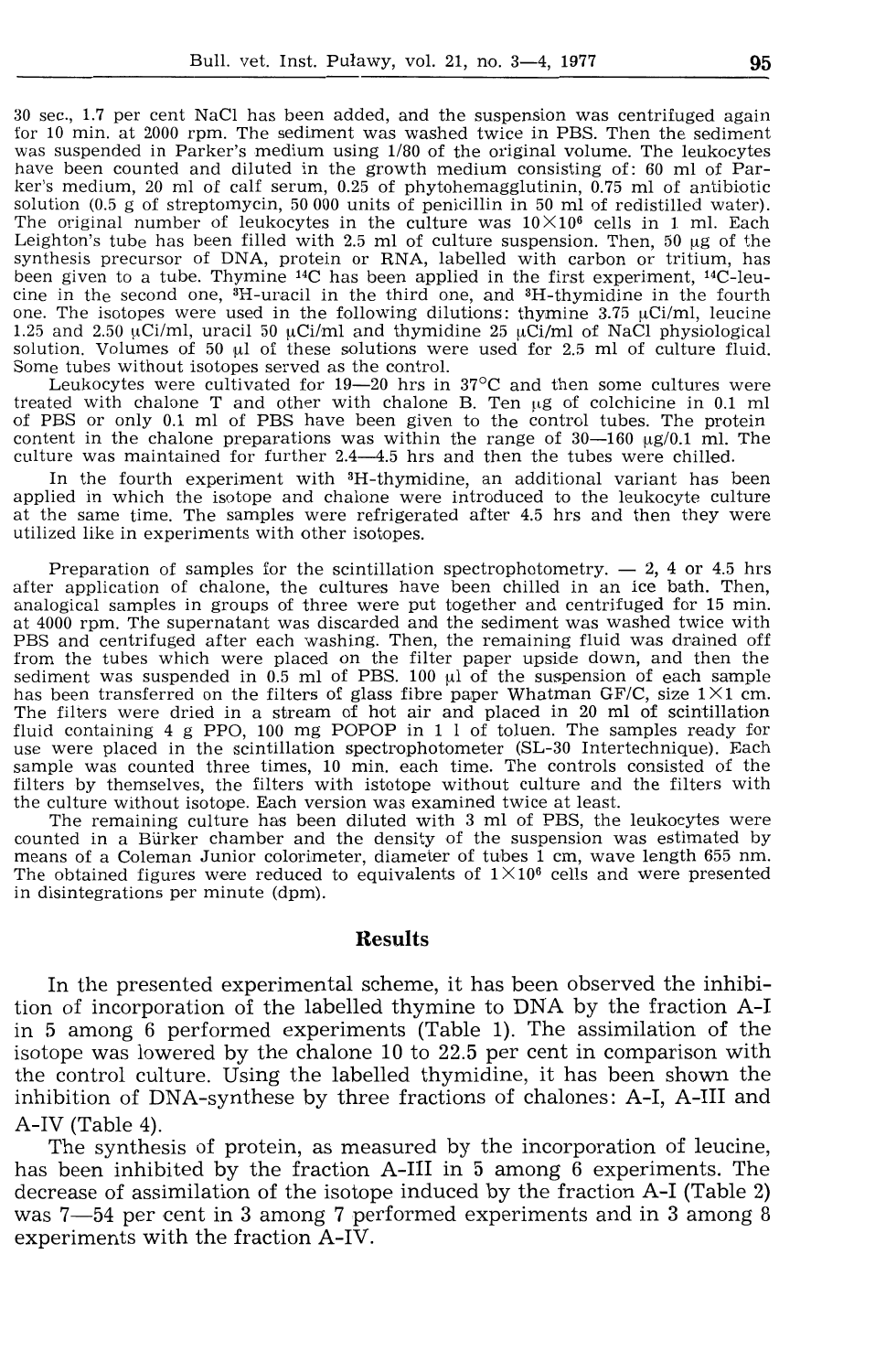|                   |               | Time of action<br>(hrs.)         | Back-            | Activity of thymine in dpm $1 \times 10^6$ cells |                    |                      |                     |  |  |  |
|-------------------|---------------|----------------------------------|------------------|--------------------------------------------------|--------------------|----------------------|---------------------|--|--|--|
| $Expe-$<br>riment |               | of                               | $gro-$           |                                                  | Cells treated with |                      |                     |  |  |  |
|                   | of<br>isotope | chalone<br>or<br>colchi-<br>cine | und<br>in<br>cpm | Not treated<br>cells<br>(control)                | colchicine         | chalone<br>$fr. A-I$ | chalone<br>fr. A-IV |  |  |  |
|                   | 19            | $\overline{4}$                   | 26               | 79.4                                             | 35.75 (55)         | 72.07 (10)           | (9)<br>72.39        |  |  |  |
| $\overline{2}$    | 20            | $\overline{4}$                   | 26               | 42.3                                             | (3)<br>41.30       | 43.15<br>(2)         | 35.76 (16)          |  |  |  |
| 3                 | 19            | 4                                | 27               | 52.0                                             | (2)<br>51.08       | 42.93(18)            | (4)<br>50.00        |  |  |  |
| $\overline{4}$    | 19            | $\overline{4}$                   | 27               | 30.7                                             | (5)<br>29.23       | 25.54 (17)           | 25.98 (15)          |  |  |  |
| 5                 | 21            | $\overline{4}$                   | 26               | 29.2                                             | 22.83<br>(22)      | 23.26(20)            | (1)<br>28.91        |  |  |  |
| 6                 | 21            | $\overline{4}$                   | 26               | 20.0                                             | (8)<br>18.48       | 17.50 (22)           | (0)<br>20.00        |  |  |  |

Table 1 Influence of the chalone (fr. A-I and A-IV) on the incorporation of  $^{14}C$  - thymine to DNA of leukocytes in vitro

Figures in parenthesis indicate the incorporation decrease in comparison with control (in per cent)

The incorporation of uracil to the lymphocytes and thus the synthesis of RNA, was inhibited by the fractions A-IV, A-I, and A-III in all experiments. The decrease of the assimilation of uracil was 22-68 per cent  $(Table 3).$ 

# **Discussion**

On the basis of presented results, it may be concluded that the fraction A-IV regarded as chalone T inhibits the synthesis of RNA, DNA and protein. It is known that the synthesis of RNA occurrs in the phase  $G_1$  of the cell reproduction cycle and therefore it may be accepted that chalone T acting on the lymphocytes inhibits them in the phase  $G_1$ . The third fraction A-I regarded as the chalone B inhibits markedly the RNA synthesis diminishing the incorporation of uracil, however, it does not influence the synthesis of protein. However, exerting an influence on synthesis of RNA it inhibits the proliferation of cells arresting them in the phase  $G_1$ . The big decrease of the RNA synthesis reveals the drop of normal metabolism of leukocy's in the phase  $G_1$ . The lowering of the DNA synthesis may be explained by the decrease of the cell number in the phase S, what is a natural consequence of the cell inhibiting in the phase  $G_1$ . Distinct differences have not been revealed between the activities of both chalones.

Natural inhibitors of mitosis isolated from bovine spleens restrained the incorporation of thymidine in the leukocyte culture from people affected with leukemia (Haucke 8, 9). However, analogical facts have not been observed concerning the <sup>14</sup>C-uracil and the phenylalanine. Similar effect found Attallah et al. (1) treating the cultures of human lymphocytes with the chalone from calf spleens of molecular weight 30000-50000 D. After an incubation of 66 hrs, 1  $\mu$ Ci of <sup>3</sup>H-thymidine was added and the cell cultivation was continued for additional 6 hrs. The authors found 51 per cent inhibition of thymidine incorporation within 72 hrs. This inhibi-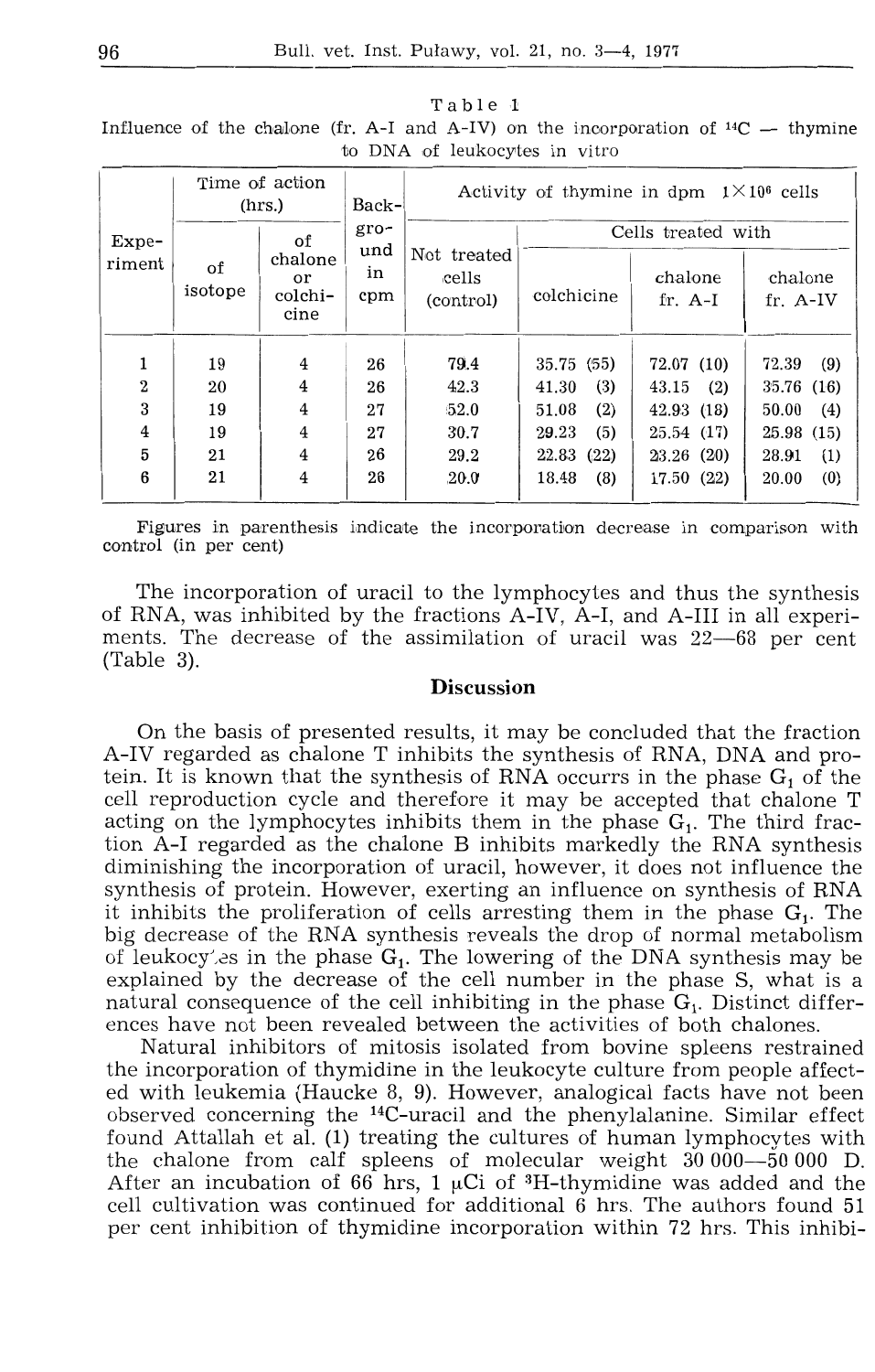|                               | 6n          |
|-------------------------------|-------------|
| Z                             | A-IV        |
| Φ<br>⊣<br>Q,<br><b>a</b><br>ы | and<br>III- |

 $\overline{\phantom{a}}$ the incorporation of <sup>14</sup>C leucine to protein of leukocytes in vitro ά dir Influence of the chalone (fr. A-I, A-III

|                                                  |                                   | fr. A-IV<br>chalone         | $166.2(-)$     |                        | $(-) 7.651$                                                                                                                                                                                                                                                                                                                                                                                                         | 125.6 (17)                       | 54.5 (3)   | 131.7 (47)                                                                  | $641.6$ (-)     | $702.6$ (5)            | (66)<br>.053.2          |
|--------------------------------------------------|-----------------------------------|-----------------------------|----------------|------------------------|---------------------------------------------------------------------------------------------------------------------------------------------------------------------------------------------------------------------------------------------------------------------------------------------------------------------------------------------------------------------------------------------------------------------|----------------------------------|------------|-----------------------------------------------------------------------------|-----------------|------------------------|-------------------------|
|                                                  | Cells treated with                | fr. A-III<br>chalone        | $\overline{1}$ | $\widehat{\mathbb{J}}$ | J<br>$\begin{array}{c} \rule{0pt}{2ex} \rule{0pt}{2ex} \rule{0pt}{2ex} \rule{0pt}{2ex} \rule{0pt}{2ex} \rule{0pt}{2ex} \rule{0pt}{2ex} \rule{0pt}{2ex} \rule{0pt}{2ex} \rule{0pt}{2ex} \rule{0pt}{2ex} \rule{0pt}{2ex} \rule{0pt}{2ex} \rule{0pt}{2ex} \rule{0pt}{2ex} \rule{0pt}{2ex} \rule{0pt}{2ex} \rule{0pt}{2ex} \rule{0pt}{2ex} \rule{0pt}{2ex} \rule{0pt}{2ex} \rule{0pt}{2ex} \rule{0pt}{2ex} \rule{0pt}{$ | $192.4 (-)$                      | 35.2(38)   | $\begin{array}{ll} 180.0 & (27) \\ 419.1 & (11) \\ 688.2 & (7) \end{array}$ |                 |                        | 429.1 (54)              |
| Activity of leucine in dpm $1 \times 10^6$ cells |                                   | chalone<br>fr. A-I          | $-19.5$        |                        | $125.9$ (-)                                                                                                                                                                                                                                                                                                                                                                                                         | $182.2$ (-)                      | $60.7 (-)$ | 106.2(57)                                                                   | (16)<br>396.2 0 | $\odot$<br>727.9       | (32)<br>2130.8          |
|                                                  |                                   | colchicine                  | 75.0(3)        |                        | 95.8(19)                                                                                                                                                                                                                                                                                                                                                                                                            | (12)<br>132.7                    | $54.8$ (3) | $\odot$<br>$225.7\,$                                                        | 385.9 (18)      | $\widehat{E}$<br>731.9 | $\widehat{f}$<br>2993.3 |
|                                                  | Not treated<br>(control)<br>cells |                             |                |                        |                                                                                                                                                                                                                                                                                                                                                                                                                     | $77.0$<br>117.6<br>149.6<br>56.0 |            | $246.0$<br>$470.5$<br>$735.6$                                               |                 |                        | 3115.5                  |
|                                                  |                                   | or colchicine<br>of chalone |                |                        |                                                                                                                                                                                                                                                                                                                                                                                                                     |                                  |            |                                                                             |                 |                        |                         |
| Time of action (hrs)                             | of isotope                        |                             |                |                        | ສ                                                                                                                                                                                                                                                                                                                                                                                                                   | $\overline{a}$                   | 19         | 19                                                                          | $\Omega$        | $\overline{19}$        |                         |
| xperiment                                        |                                   |                             |                |                        |                                                                                                                                                                                                                                                                                                                                                                                                                     |                                  |            | ഥ                                                                           | ఴ               |                        |                         |

0.625 µCi of leucine in 50 µl have been used in experiments  $5 - 8$ . Note. 0.3125 µCi of leucine in 50 µl have been used in experiments 1-4.

Figures in parenthesis indicate the incorporation decrease in comparison with control in %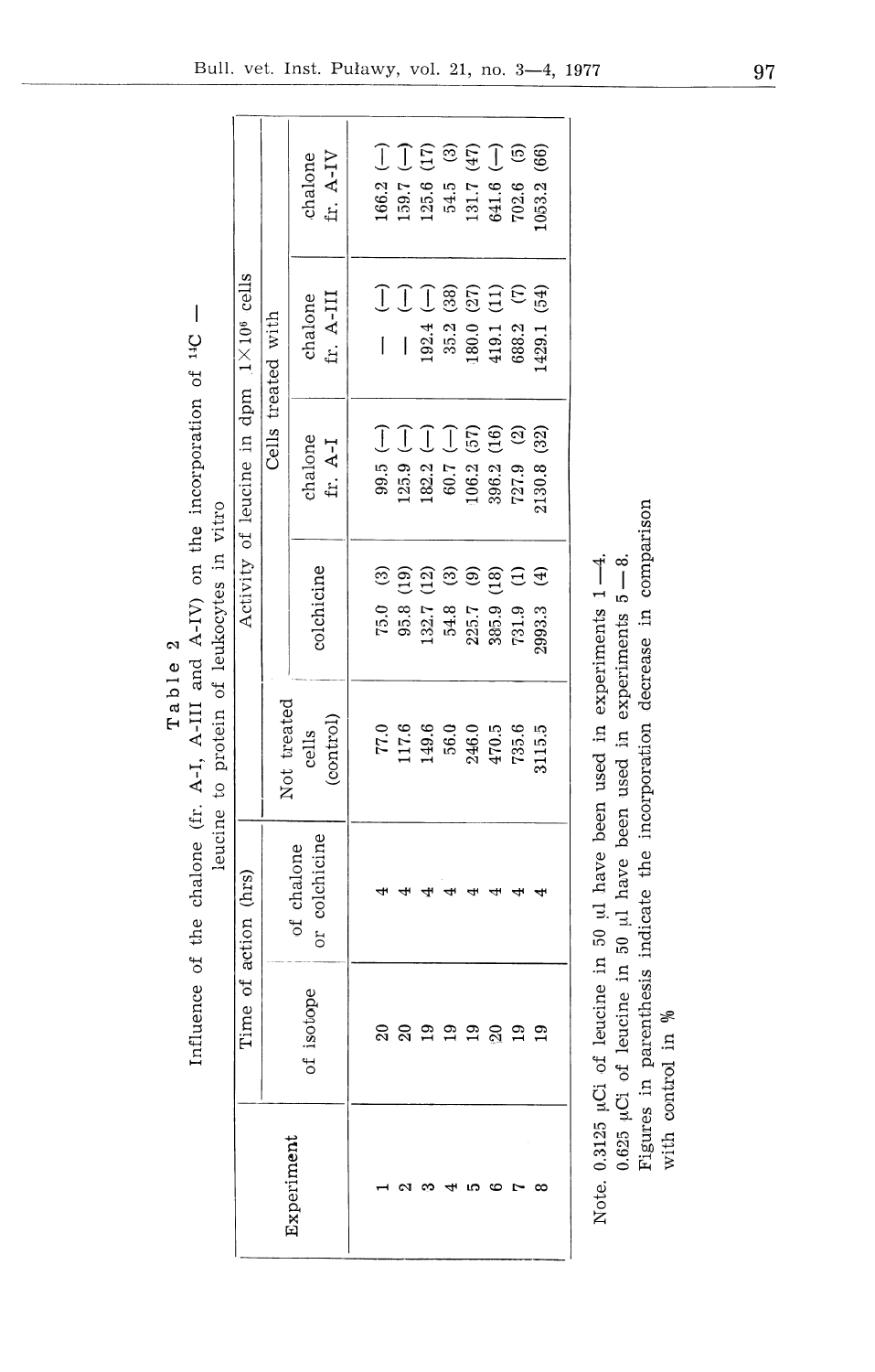|         | -oration of 3H - uraco                                              |                               |
|---------|---------------------------------------------------------------------|-------------------------------|
|         |                                                                     |                               |
|         |                                                                     |                               |
| Table 3 | Influence of the chalone (fr. A-I, A-III and A-IV) on the incorpore | to RNA of leukocytes in vitro |

|                 | Act          | ion of                |                  |                                        |                        | Activity of uracil in dpm $1 \times 10^6$ cells |                          |                                                                     |
|-----------------|--------------|-----------------------|------------------|----------------------------------------|------------------------|-------------------------------------------------|--------------------------|---------------------------------------------------------------------|
|                 | $\mathbf{g}$ | hrs)                  | Back-            | Not treated                            |                        |                                                 | Cells treated with       |                                                                     |
| Experi-<br>ment |              | chalone<br>(colchic.) | ground<br>in cpm | cells<br>(control)                     | colchicine             | chalone<br>fr. A-I                              | fr. A-III<br>chalone     | chalone<br>fr. A-IV                                                 |
|                 |              |                       |                  |                                        |                        |                                                 |                          |                                                                     |
|                 |              |                       | ⊵                |                                        | .7980(43)              | 16675 (47)                                      |                          | .2615(60)                                                           |
|                 |              |                       | ≌                |                                        | (47)<br>1330           | $\widehat{\mathfrak{g}}$                        | 20215 (36)<br>15085 (29) |                                                                     |
|                 |              |                       | $\frac{8}{1}$    |                                        | $\circledcirc$<br>6700 | (29)<br>8715<br>5044                            | (22)<br>5585<br>4135     | $\begin{array}{c} (68) \\ (31) \end{array}$<br>6880<br>4915<br>3430 |
|                 | នុ ១ ១ ន ន   |                       | ສ                | 31185<br>21190<br>7075<br>4700<br>4700 | (30)<br>3290           | (22)<br>3695                                    | (17)                     | $\left( 28\right)$                                                  |
|                 |              |                       | $\overline{19}$  |                                        | (14)<br>6330           | (38)<br>4565                                    | (14)<br>6295             | (16)<br>6170                                                        |
|                 |              |                       |                  |                                        |                        |                                                 |                          |                                                                     |

Figures in parenthesis indicate the incorporation decrease in comparison with control (in per cent) Figures in parenthesis indicate the incorporation decrease in comparison with control (in per cent)

|                                                                                                                               |                                                    |                    | fr. A-IV<br>chalone   | 83.92 (26)  | 533.00 (34) |
|-------------------------------------------------------------------------------------------------------------------------------|----------------------------------------------------|--------------------|-----------------------|-------------|-------------|
|                                                                                                                               |                                                    | Cells treated with | fr. A-III<br>chalone  | 213.64 (14) | J           |
|                                                                                                                               | Activity of thymidine in dpm $1 \times 10^6$ cells |                    | chalone<br>fr. A-I    | 155.28(37)  | 788.70 (2)  |
|                                                                                                                               |                                                    |                    | colchicine            | 241.04 (3)  | 727.64 (10) |
| nfluence of the chalone (fr. A-I, A-III and A-IV) on the incorporation of $^{3}H$ $-$ thymidine to DNA of leukocytes in vitro |                                                    | Not treated        | (control)<br>cells    | 246.10      | 300.75      |
|                                                                                                                               |                                                    | Back-              | ground<br>in cpm      | $^{24}$     | $^{24}$     |
|                                                                                                                               | n hrs)                                             | ction of           | (colchic.)<br>chalone | 45          |             |
|                                                                                                                               |                                                    |                    | sotope                |             |             |
|                                                                                                                               |                                                    | Experi-            | ment                  |             |             |

i.

Figures in parenthesis indicate the incorporation decrease in ,comparison with control (in per cent)

Figures in parenthesis indicate the incorporation decrease in comparison with control (in per cent)

Table 4

Table

4

Bull. vet. Inst. Puławy, vol. 21, no. 3—4, 1977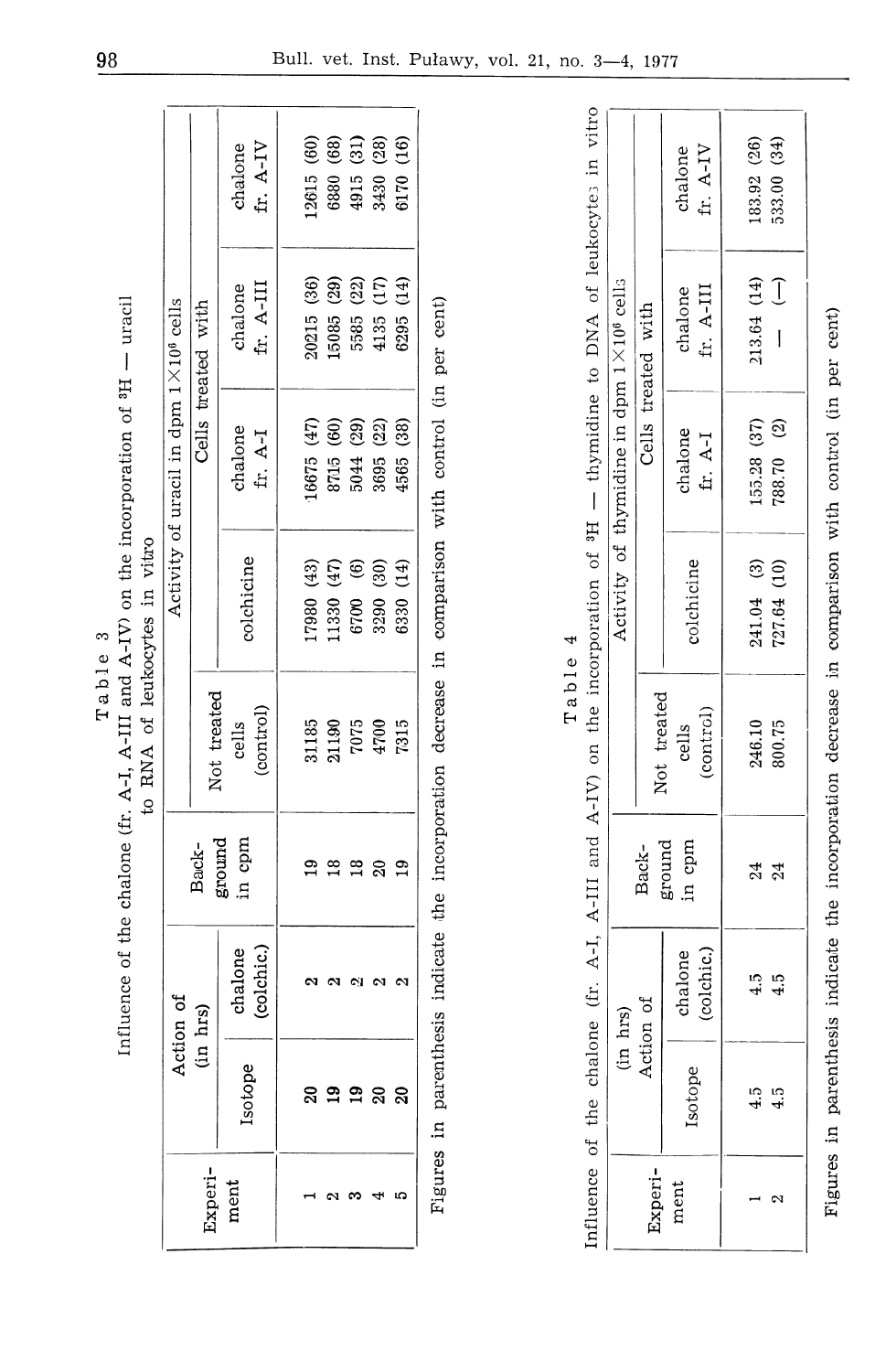tion was more distinct in lymphocytes T. A lowered incorporation of <sup>3</sup>H-thymidine to lymph node and thymus cells of guinea pigs was observed in vitro by Ernstrom (3). The chalone was applied on the beginning of the experiment and the isotope 30 minutes before the termination of the culture. The largest decrease of the incorporation was observed in the 8-hr culture. An inhibiting effect has not been found in the 4-hr cultures. Only the cultures older than 5 hrs showed this effect. The molecular weight of the compound causing this effect was 30 OOO D. The decrease of thymidine incorporation may demonstrate a smaller DNA synthesis. Similar observations were described by Moorhead et al. (12). The major part of pre-cited authors studied the thymidine incorporation. In our investigations, we have also noted an inhibition of thymidine assimilation, however, the inhibiting effect was considerably higher at the estimation of uracil incorporation.

In all our experimental schemes, similar conditions were applied, however, they were different from those described by other authors. The istotope had been introduced to the cell culture at once and the chalone 2,  $4 -$ 4.5 hrs before the termination of the culture, in fear of its cytotoxic activity. The above technique was also motivated by the fact that the action of chalone may be inverted in connection to the dose (Lazzio et al. 10, 11). Thus, we considered that the time of influence of the chalone on cell culture should not be too long, however, it has to be appropriate to the duration of the longest phase. According to Frindel et al.  $(\hat{4})$  the  $G_1$  phase of the bone marrow cells of mice lasts  $\frac{3}{2}$  hrs.,  $\mathbf{G}_2$  one lasts the same time, and the phase S 4.5 hrs.

It is evident from the experiments of Balazs et al. (2) that lymphocytes cultivated *in vitro* excrete to the culture fluid a factor called division cycle inhibitor (DCI). It is possible that the lymphocytic chalone is involved here. This compound, isolated by Stejrnholm (13) from human blood, inhibited mitoses of human lymphocytes *in vitro* blocking also the synthesis of DNA, RNA and protein.

In our experiments, we have applied chalone B (fr. A-I) and chalone T (fr. A-IV). The chalone T induced a greater inhibition when thymidine and uracil had been used. It may be explained by the fact that the whole population of lymphocytes of bovine peripheral blood consists of lymphocytes T in 81.4-87.4 per cent, what has been shown in experiments performed by Garcia de Lima and Mitscherlich (5).

The results obtained in this study corroborate the earlier observations concerning the inhibition of thymidine incorporation. They demonstrated that diminuation of uracil assimilation occurs too, what can suggest that the inhibition takes place in the  $G_1$  phase, i.e. in the phase of  $\widetilde{RNA}$  synthesis, and not during DNA synthesis as one considered previously.

### **REFERENCES**

1. Attallah A. M., Sunshine G. H., Hunt C. V., Houck J. V.: Exp. Cell Research 93, 283, 1975. - 2. Balazs A., Fazekas I., Bukulya B., Blazsek I.: Mechanism of Ageing and Development 1, 175, 1972.  $-$  3. Erustrom U., Nordling K.: Acta Path. Microb. Scand. Sect. A-82, 445, 1974.  $-4$ . Frindel E., Tubiane M., Vassort F.: Nature 214, 1017, 1967. — 5. Garcia de Lima E., Mitscherlich E.: Zbl. Vet. Med. B, 20, 665, 1973. -6. Grundboeck-Juśko J.: Bull. Vet. Inst. Puławy 19, 41, 1975. — 7. Grundboeck-Juśko J.: Acta Bioch. Pol. 23, 165, 1975. - 8. Houck J. C., Irausquin H., Leikin S.: Clin. Proc. Children's Hosp. 28, 130, 1972.  $-$  9. Houck J. C., Hennings H.: FEBS Letters